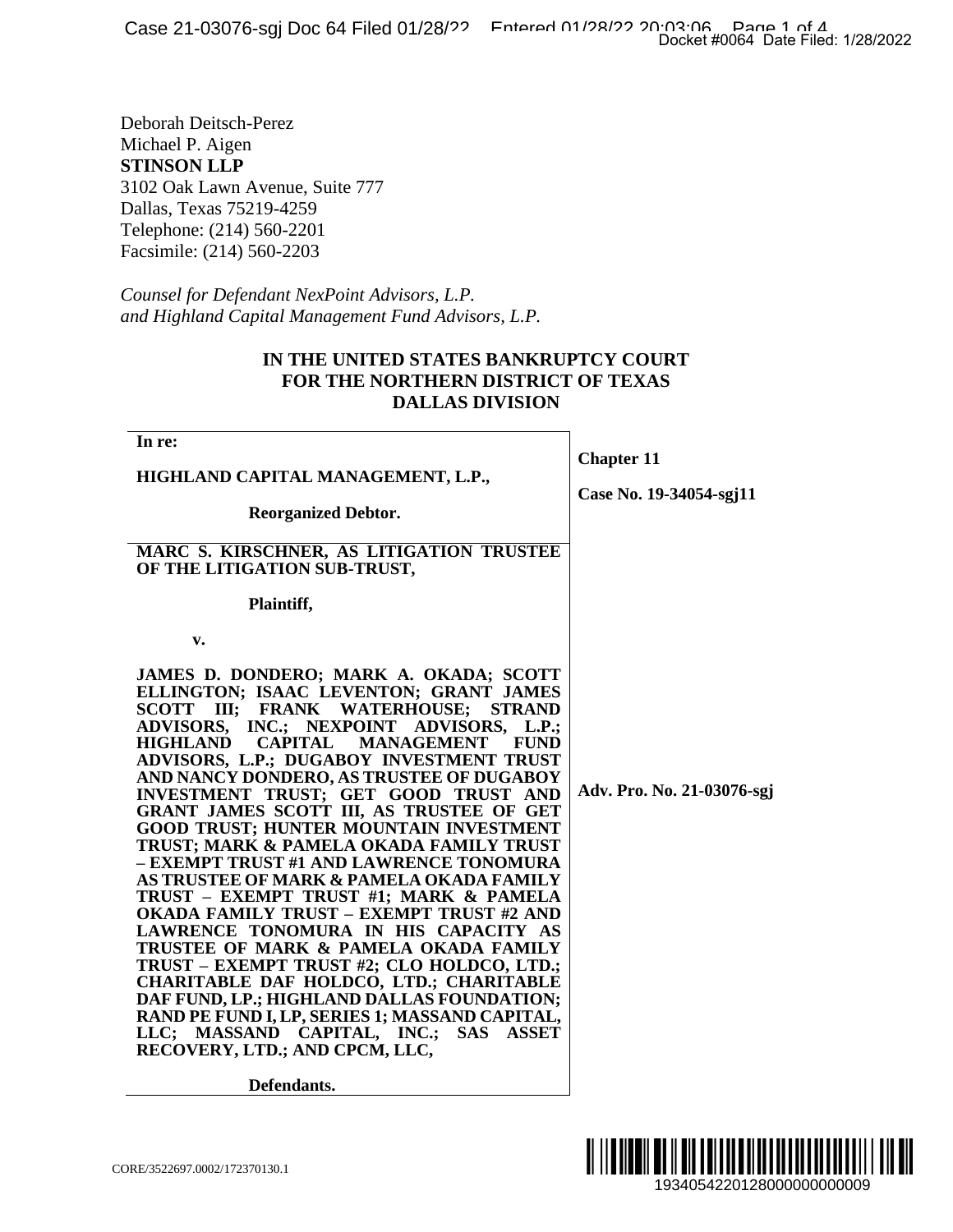## **NOTICE OF STATUS CONFERENCE**

PLEASE TAKE NOTICE that the following matters are scheduled to be heard at a status conference on **Thursday, March 17, 2022, at 9:30 a.m. (Central Time)** in the above-captioned adversary proceeding:

> *Motion to Withdraw the Reference for the Causes of Action in the Complaint Asserted against Defendants* [Dkt. No. 39] and the *Memorandum in Support of Defendants NexPoint Advisors, L.P. and Highland Capital Management Fund Advisors, L.P.'s Jury Demand and Motion to Withdraw the Reference* [Dkt. No. 40].

PLEASE TAKE FURTHER NOTICE that the status conference will be held via WebEx videoconference before the Honorable Stacey G.C. Jernigan, United States Bankruptcy Judge. Parties wishing to participate in the status conference may do so through the following link: [https://us-courts.webex.com/meet/jerniga.](https://us-courts.webex.com/meet/jerniga) WebEx Hearing Instructions for the Hearing may be obtained from: [https://www.txnb.uscourts.gov/judges-info/hearing-dates/judge-jernigans](https://www.txnb.uscourts.gov/judges-info/hearing-dates/judge-jernigans-hearing-dates)[hearing-dates.](https://www.txnb.uscourts.gov/judges-info/hearing-dates/judge-jernigans-hearing-dates)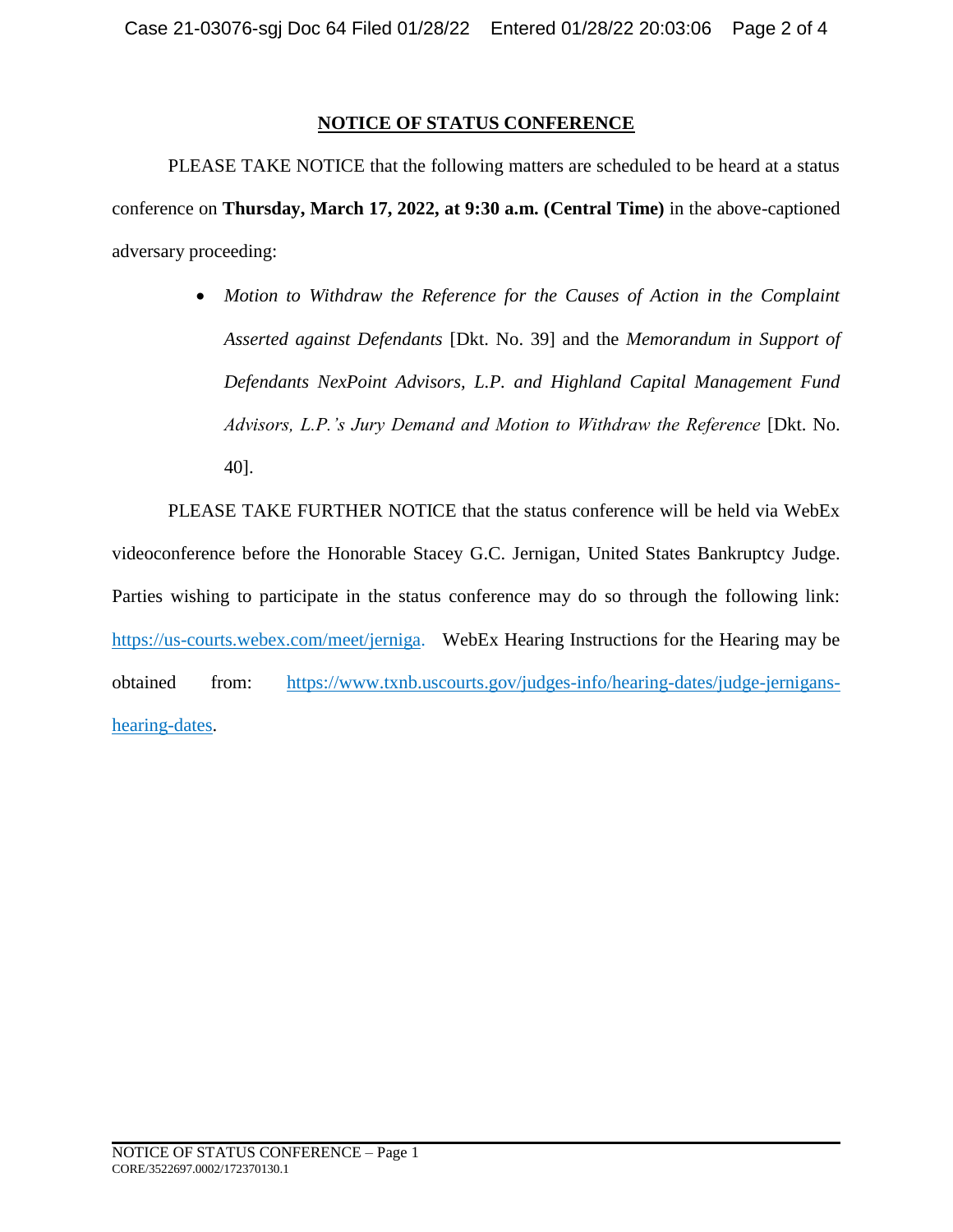Dated: January 28, 2022 Respectfully submitted,

## **STINSON LLP**

*/s/ Deborah Deitsch-Perez*  Deborah Deitsch-Perez Texas State Bar No. 24036072 Michael P. Aigen Texas State Bar No. 24012196 3102 Oak Lawn Avenue, Suite 777 Dallas, Texas 75219-4259 Telephone: (214) 560-2201 Email: deborah.deitschperez@stinson.com Email: michael.aigen@stinson.com

**ATTORNEYS FOR DEFENDANTS NEXPOINT ADVISORS, L.P. AND HIGHLAND CAPITAL MANAGEMENT FUND ADVISORS, L.P.**